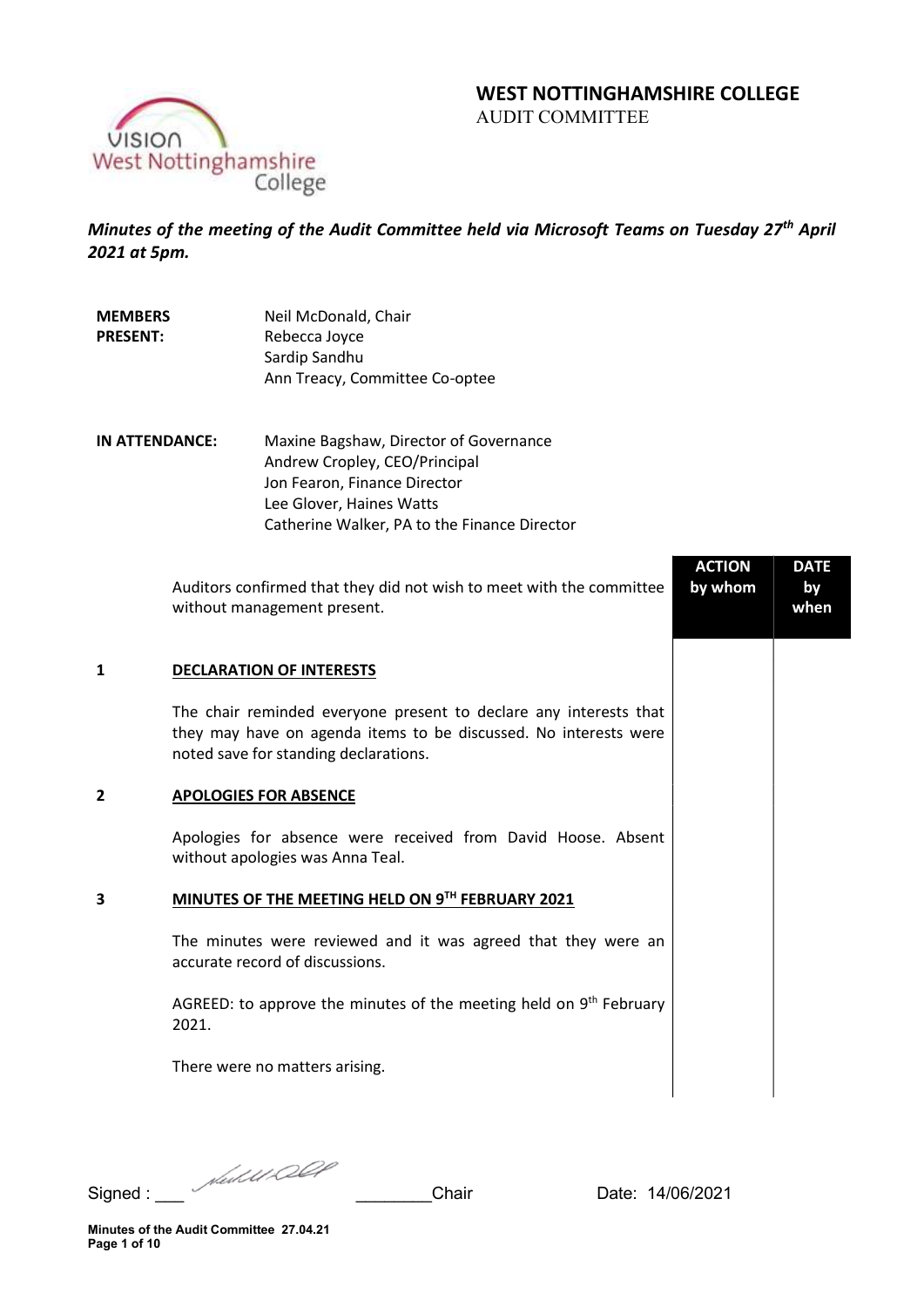### 4 ACTION PROGRESS REPORT

The committee were happy to note the content of the update provided and were satisfied that matters were being completed as required.

#### 5 COMPOSITE COLLEGE RECOMMENDATIONS REPORT

Catherine Walker presented this item and drew the committee's attention to the detailed written report. She advised that there are just three recommendations that are now over the revised target dates to be discussed. These are:

- 1) Expense claim system she explained that this has not been a priority for the college and the request is to amend the completion date to September 2021. The CEO confirmed that there have been virtually no expenses claimed during COVID, therefore the risk in relation to the delayed completion is very low. The committee acknowledged the position and were happy to amend the completion date to September 2021.
- 2) Core financial controls code of conduct she advised that there is a draft form due for review by JCNP on  $9<sup>th</sup>$  June 2021. There is a current code of conduct in place which is perfectly adequate, therefore, as this is only an update, there are no significant risks. Because of this, she would also like to request that the completion date be amended to September 2021. Committee were happy to approve this request.
- 3) Employer engagement marketing strategy and plan the committee were advised that the college now has a new marketing manager who will contribute to the development of the strategy and plan. She is recently in post (three weeks) which means that the final document is not yet in final form. The CEO confirmed that the employer engagement strategy is well progressed and will be presented to the July board meeting, and the marketing strategy then follows this. The CEO confirmed that the marketing environment is changing significantly and that, as a consequence, it is likely that there will be a proposal to include a strategic objective relating to marketing for next academic year.

The committee, in considering the delay, asked for assurance that the college is in a good place to capitalise on the work that has already been done. The CEO provided assurance that this was the case and explained that student numbers for 2021/22 are looking very good. In addition, the executive team is considering a proposal to increase resources for apprenticeship delivery because the college is seeing a positive upturn as a result of the £3k government initiative. This seems to be having much more of a positive impact than earlier incentives. He explained that the college hopes to increase provision in the areas where there is capacity, therefore there will be no risk to quality and

Signed : \_\_\_ \_\_\_\_\_\_\_\_Chair Date: 14/06/2021

Minutes of the Audit Committee 27.04.21 Page 2 of 10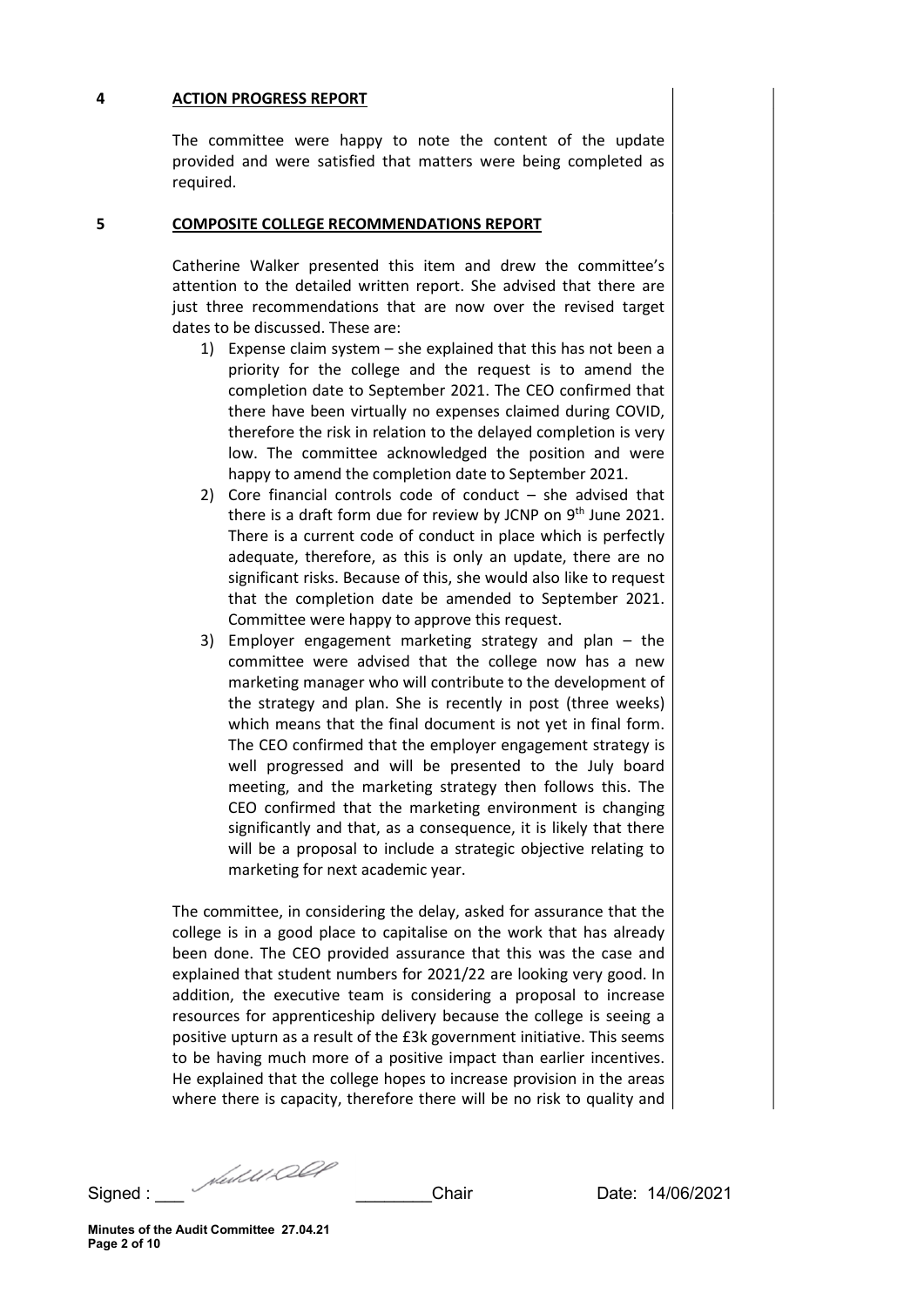the learner/employer experience. He indicated that the college's approach to employer engagement and marketing is currently quite tactical rather than a strategic approach, with the college responding to demands and also catching up on what has been lost during the pandemic. He provided assurance that there will be a review of the strategy in light of a number of aspects including the White Paper. A challenge from the committee was that they would like to see a strategic approach developed in 2021/22, and they acknowledged the distractions in 20/21. The CEO indicated that the college will know in September 2021 whether it has been approved as a trailblazer in relation to White Paper developments, and this will also influence the strategic direction going forward.

On the basis of discussions, the committee were happy to amend the completion date of this action to 31<sup>st</sup> January 2022.

Catherine Walker advised that the curriculum planning audit actions have not yet been added to the composite report as it is scheduled for further discussion today. She confirmed that the actions will be added when the final report is received and confirmed.

In terms of external audit recommendations, the only aspect that the committee were asked to note was in relation to the sale of Thoresby Street.

AGREED: to note the content of the update provided.

(Catherine Walker left the meeting at 5.15pm).

#### 6 RISK REGISTER 2020/21

The finance director introduced the updated document and confirmed that the RAG-rating colours had been changed, as requested at the last meeting. He advised that there were lots of positive movements in relation to the risks. A summary was provided in a number of areas, including:

- COVID risk not now a concern as the college/sector is being supported by the ESFA.
- The college has received 16-19 in-year growth funding, which is mitigating a number of risks.
- The college has some new initiatives that are starting to gain traction, e.g. 800 students enrolled on the new online learning offer.
- Subcontracting the college has always been reliant upon subcontractors in relation to AEB delivery. The ESFA has confirmed a 21/22 allocation of £5.7 million, which is broadly similar to the current position; however, there is a key funding rule change next year (i.e. a 25% subcontracting limit). The college has been lining itself up to pursue other options, which

Signed : \_\_\_ \_\_\_\_\_\_\_\_Chair Date: 14/06/2021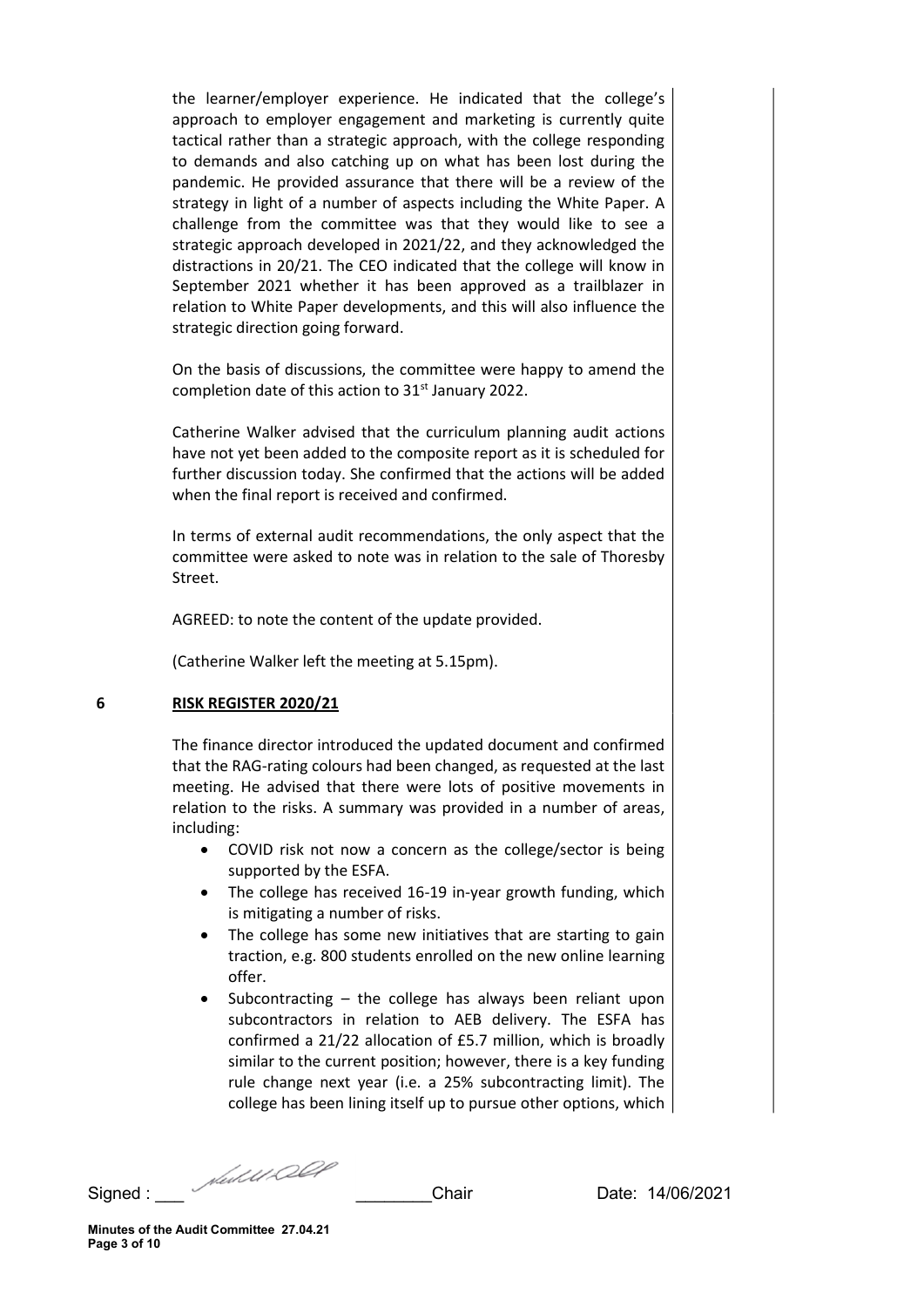will mean a likely scaling down of subcontracting activities and a reduction in the number of subcontractors. A proposal on this is going to the next meeting of the Finance and Estates Committee. Risk for the college is in relation to potential failure to directly deliver.

- The college is on track to hit income targets.
- Breach of bank covenants is no longer a risk because of the bksb sale.
- Risk of a failure to sell bksb is now significantly reduced as solicitors have confirmed that they have received purchase funds.
- Electrical apprenticeship delivery this has now moved to the partner JTL. There have been a few teething issues but these have now been addressed.
- bksb underperformance is no longer an issue and the college has secured in-year Gift Aid.
- Potential for recoveries of 17/18 funds this has been managed and the risk has been totally removed.
- Standards Committee there is an increased risk in relation to a number of end of year actions, e.g. the impact of COVID on assessments, etc.
- Workforce Development Committee there is a reduced risk regarding specialist staff retention as initiatives have been having some impact. There is no risk of industrial action.
- HR system concerns the college has now made the upgrades and the system is fully updated. The college can now move to the next phase of development.

The committee asked for further detail on the position in relation to AEB. The finance director confirmed that:

- There are a lot of new initiatives starting.
- The target is 3,000 online enrolments, and the college is currently at 800. Typically, there are between 30 and 40 new enrolments per day.
- The Access to Sports offer is just starting. The expectation is that numbers will be between 800 and 1,000, but the college needs to see the evidence of this first.

The finance director confirmed that a really prudent view has been taken when preparing the management accounts. The position is currently ahead of EBITDA, and this is on the basis that there has been no recognition of any potential additional income from the new initiatives. AEB allocation will not be reduced for the next academic year. Whilst funding protection for this year is +10% of actual, the allocation will remain at £5.7m in 21/22. In relation to line F17 on the register, he confirmed that the ESFA has now determined the reconciliation process.

Signed : \_\_\_ \_\_\_\_\_\_\_\_Chair Date: 14/06/2021

Minutes of the Audit Committee 27.04.21 Page 4 of 10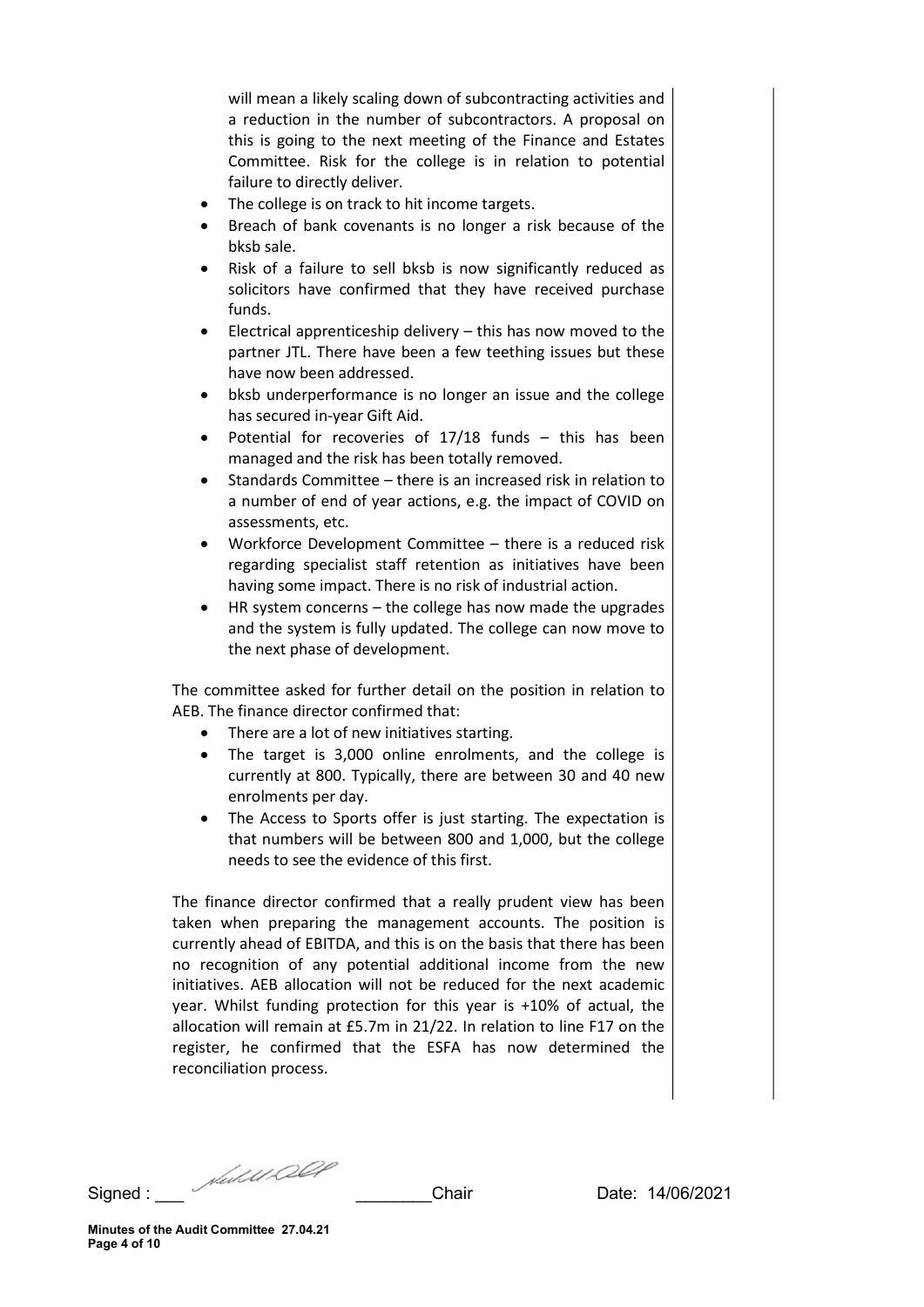|   | In considering the update provided, the committee were pleased to<br>note the really positive progress made.                                                                                                                                                                                                                                                                                                                                                                                                                                                                                                                                              |                 |              |
|---|-----------------------------------------------------------------------------------------------------------------------------------------------------------------------------------------------------------------------------------------------------------------------------------------------------------------------------------------------------------------------------------------------------------------------------------------------------------------------------------------------------------------------------------------------------------------------------------------------------------------------------------------------------------|-----------------|--------------|
|   | AGREED: to note the content of the update provided.                                                                                                                                                                                                                                                                                                                                                                                                                                                                                                                                                                                                       |                 |              |
| 7 | <b>INTERNAL AUDIT REPORTS 2020/21</b>                                                                                                                                                                                                                                                                                                                                                                                                                                                                                                                                                                                                                     |                 |              |
|   | Haines Watts provided an update on a number of items.                                                                                                                                                                                                                                                                                                                                                                                                                                                                                                                                                                                                     |                 |              |
|   | 1) Curriculum planning audit update                                                                                                                                                                                                                                                                                                                                                                                                                                                                                                                                                                                                                       |                 |              |
|   | The committee were advised that time is now being organised with<br>management to revisit on the basis of the curriculum planning process<br>for next academic year, which is currently being concluded. He<br>described this as a 'work in progress'. A challenge from the committee<br>was to make sure that the right managers are involved in the review<br>process.                                                                                                                                                                                                                                                                                  |                 |              |
|   | The CEO advised that he and the team have had a real in-depth review<br>of this report, which has led to three scrutiny sessions following the<br>points made. The aim is to be in a position to respond to the points<br>made through self-reflection. It was confirmed that the updated<br>report would be available for consideration at the next meeting. The<br>CEO indicated that it was important for auditors to be able to see a full<br>cycle of planning, which is why the timing is now right to undertake<br>further review. A challenge from the committee was that it was<br>important to conclude this work in the current academic year. | Haines<br>Watts | June<br>2021 |
|   | 2) HR health check                                                                                                                                                                                                                                                                                                                                                                                                                                                                                                                                                                                                                                        |                 |              |
|   | Auditors confirmed that this was a really pleasing report with<br>substantial assurance provided. There are two 'merits attention'<br>recommendations which relate to:<br>Policy updates<br>Verification of qualifications.                                                                                                                                                                                                                                                                                                                                                                                                                               |                 |              |
|   | 3) Payroll and benefits                                                                                                                                                                                                                                                                                                                                                                                                                                                                                                                                                                                                                                   |                 |              |
|   | Auditors confirmed again that this was a really pleasing report and<br>that, whilst there are no specific recommendations, this does refer<br>back to the health check recommendations in relation to outstanding<br>policies due for update.                                                                                                                                                                                                                                                                                                                                                                                                             |                 |              |
|   | The committee considered the two reports together and noted that<br>the completion dates in the HR health check report are imminent, and<br>they questioned how confident the college is, particularly in relation to<br>the policy updates. The finance director advised that the dates are<br>influenced by the need to report to the Workforce Development<br>Committee, which is scheduled to meet at the end of May 2021. The                                                                                                                                                                                                                        |                 |              |

Signed : \_\_\_ \_\_\_\_\_\_\_\_Chair Date: 14/06/2021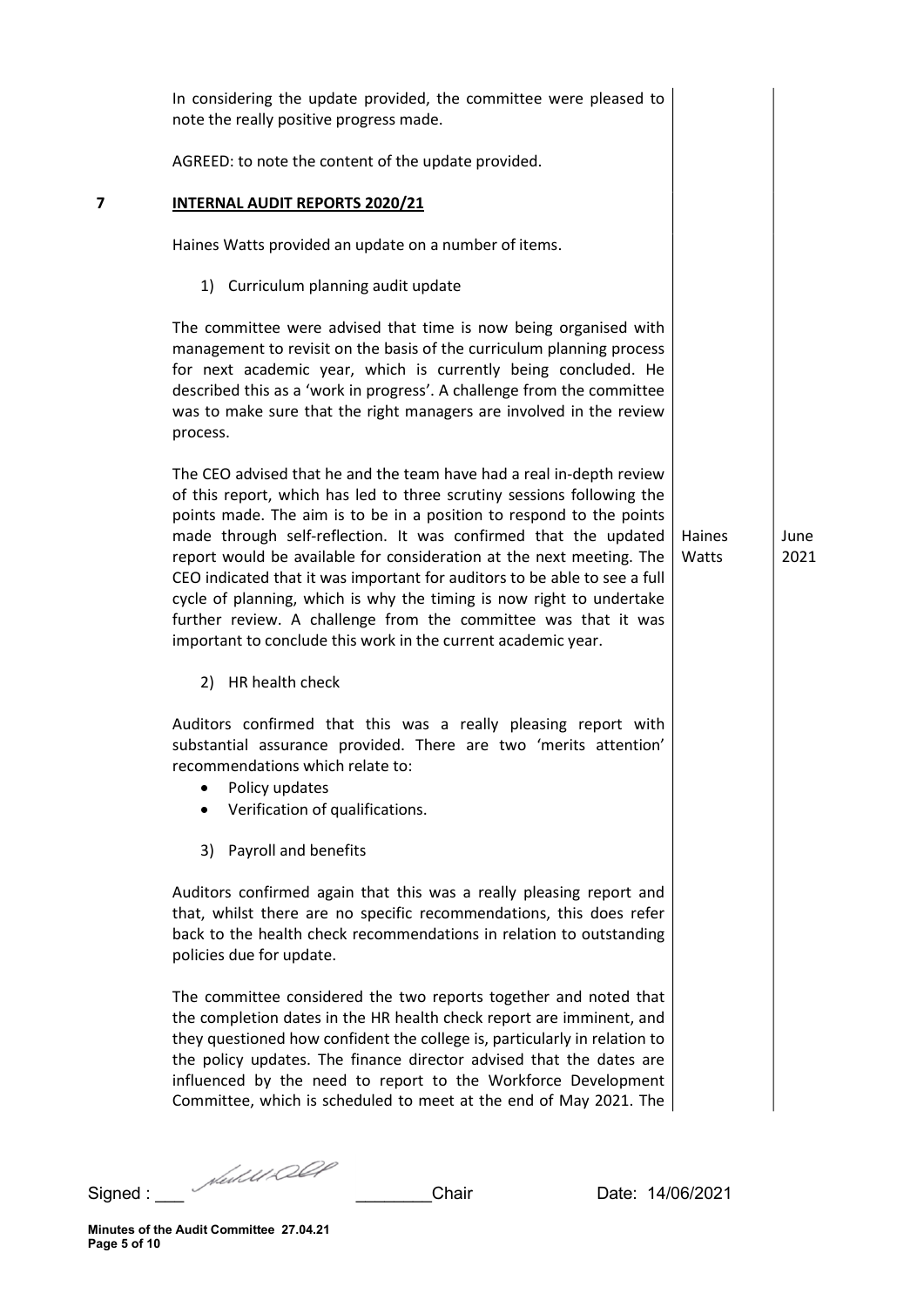committee were advised that there is a meeting with trade unions on 9<sup>th</sup> June to review policies and, potentially, their feedback is the one aspect which could lead to delay. The committee felt that it was important to set realistic timescales and, because of the potential delay while trade unions respond, they agreed with the proposal that July 2022 should be the target date.

In terms of HR, it was explained that there is a lot of catching up to do because of the challenges and unexpected aspects this year, but assurance was given that there is nothing critical outstanding. The CEO advised that review cycles generally for policies are being reconsidered so that it becomes a more manageable exercise. A challenge from the committee was that health and safety policies should never be out of date but that, other than this, it is important to be realistic regarding preparation dates. One suggestion made was that review dates are based upon college preparation rather than trade union agreement, as this is out of the college's control.

A question from one member of the committee was whether or not the review of policies should be a part of internal audit follow-up or a separate piece of work. Auditors advised that their follow-up is a view on the management tracking, particularly its accuracy, rather than a revisit of every action. A suggestion made was to have a Workforce Development Committee update on policies at each Audit Committee meeting, and the director of governance was asked to try to factor this in to the meeting scheduling for next year so that the Workforce Development Committee meeting note could be simply extracted from the minutes of their meetings.

Internal auditors indicated that it is very unusual to have a fully clean payroll audit, therefore the college can take substantial assurance in relation to this. The committee asked that their appreciation be passed on to the HR team and agreed that the reports had been very reassuring and impressive.

# 4) Progress against the 2020/21 annual plan

Internal auditors confirmed that they are a little behind where they expected to be but do anticipate concluding all of the work required in this academic year. They confirmed confidence regarding the May fieldwork dates and the planned work.

The committee were advised that the student record reviews will be the most difficult to finish, which is why the proposal is to conclude these by the end of June. The impact of this is that reports will not be available for the next meeting. The committee acknowledged that this had been an unusual year and that they would schedule a short meeting in September to consider the reports in relation to student records and also the internal audit annual report for 2020/21.

Signed : \_\_\_ \_\_\_\_\_\_\_\_Chair Date: 14/06/2021

Minutes of the Audit Committee 27.04.21 Page 6 of 10

Director of Governance May 2021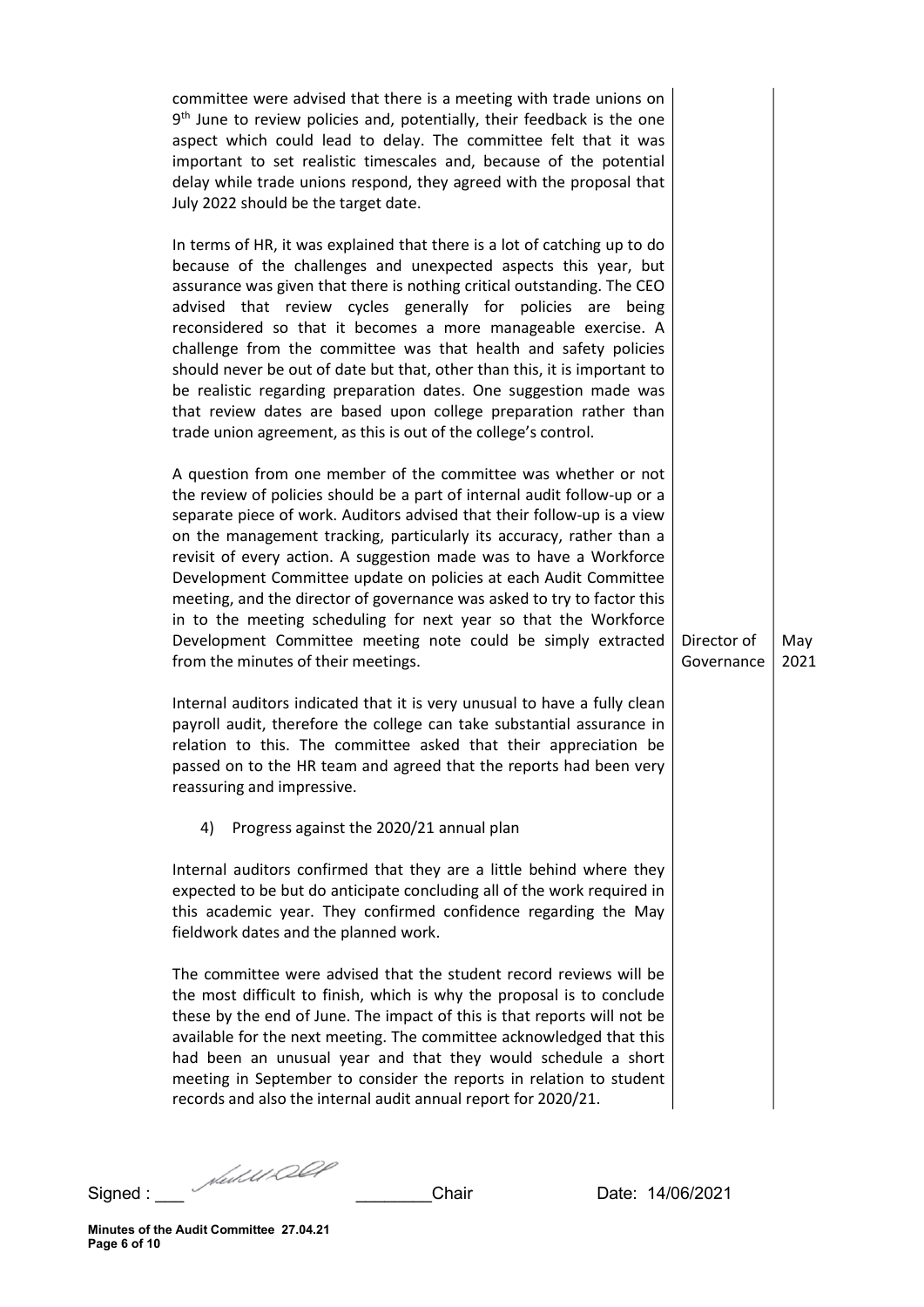AGREED: to note the content of the updates provided.

#### 8 INTERNAL AUDIT PLANNED ACTIVITY

Internal auditors presented the draft briefs for the proposed student record reviews, which are:

- Apprenticeship onboarding
- $\bullet$  16-19 funding
- Learner support

Committee observations and comments were invited on the draft documents provided.

In relation to learner support, one member of the committee asked whether it is possible to add in whether there is sufficient resource available. Auditors advised that it is possible to include something regarding monitoring and management information which would highlight any issues regarding resource challenges. He confirmed that management information targets will be in place and whether or not these are being met should or should not flag up resource concerns.

One member of the committee asked whether the 'management objective' and 'audit focus' are standard or college-specific. In relation to objectives, he advised that most are quite general in terms of the systems and processes and that the 'focus' reflects anything specific that has come from management or committee.

In relation to learner support, the CEO explained that it will look at the financial aspects of ALS and also the support provided to students, and that how ALS works can differ significantly between local authorities. He indicated that it is important for internal auditors to sit with the vice principal's team to clearly understand the arrangements in place to give context for the audit.

The committee chair cross-referenced with a governance recommendation made during the external review by Ian Ashman, i.e. 'the audit committee to review risks on accuracy of funding returns, such as report on what issues have come up in the DSAT report, as part of future internal audit work.' He asked whether this could be picked up as part of the work undertaken, i.e. more clearly identifying for this committee whether there are issues. Auditors confirmed that they will run the ILR though DSAT and that DSAT is a tool to identify any anomalies. He explained that the college will then undertake a process of self-cleansing once they have run the DSAT.

The finance director advised that, for three years running, the college has had ESFA audits on the funding position and that DSAT was a focus during these. The error rate was described as the lowest the ESFA have ever seen, therefore the college can be pretty confident on this.

Signed : \_\_\_ \_\_\_\_\_\_\_\_Chair Date: 14/06/2021

Minutes of the Audit Committee 27.04.21 Page 7 of 10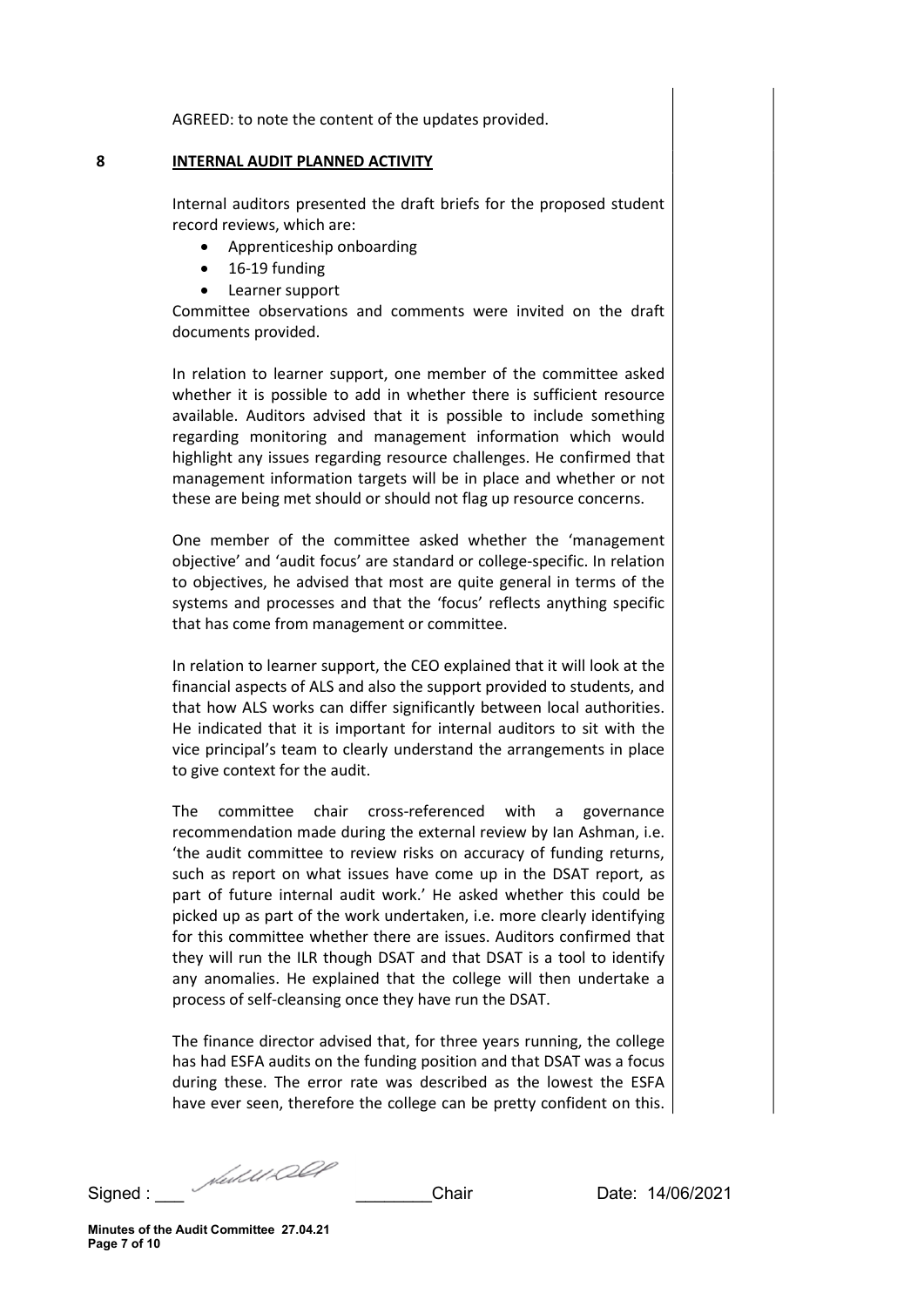That said, DSAT is not static and it is possible to identify learner values at risk.

The committee were asked to note that the internal audit planned will not cover AEB in this cycle and, therefore, it will not be a 'full funding audit'. However, it should be possible to identify the values at risk at the point in time of the audit. The finance director expressed the view that it is the level of confidence regarding the college's control systems that will be the focus of the audit and will inform whether there are any potential issues. All agreed that it was important to obtain an external overview to obtain assurance on this, albeit that it will only ever be a point in time analysis.

Following discussion, it was agreed that auditors would report back on any DSAT issues that present a risk so that the committee can then better understand how the college manages and mitigates the risks flagged in the DSAT returns. It was acknowledged that the expectation is that auditors will not review and analyse the accuracy of DSAT returns and that it is more about how the report is phrased to the committee, the link with funding risks, and then investigation and mitigation. It was acknowledged that DSAT reports are 'all at a point in time' and that the college will continue to finesse to maximise the funding position and address any anomalies found.

The committee then considered the apprenticeship onboarding draft document and the CEO asked for two specific areas to be reviewed. These are:

- The time taken between an induction request and actual onboarding.
- Appropriateness of the apprenticeship, i.e. the process. He explained that he would like some assurance regarding the sales team taking responsibility for getting the right learner on the right apprenticeship scheme for them.

Subject to the discussion points at the meeting and the changes requested, it was agreed to approve the scopes as presented.

AGREED:

- a) To note the content of the draft documents provided.
- b) To approve them, subject to the comments and requests at the meeting.

## 9 PROCUREMENT – MID-YEAR REVIEW 2020/21

Signed : \_\_\_ \_\_\_\_\_\_\_\_Chair Date: 14/06/2021

Minutes of the Audit Committee 27.04.21 Page 8 of 10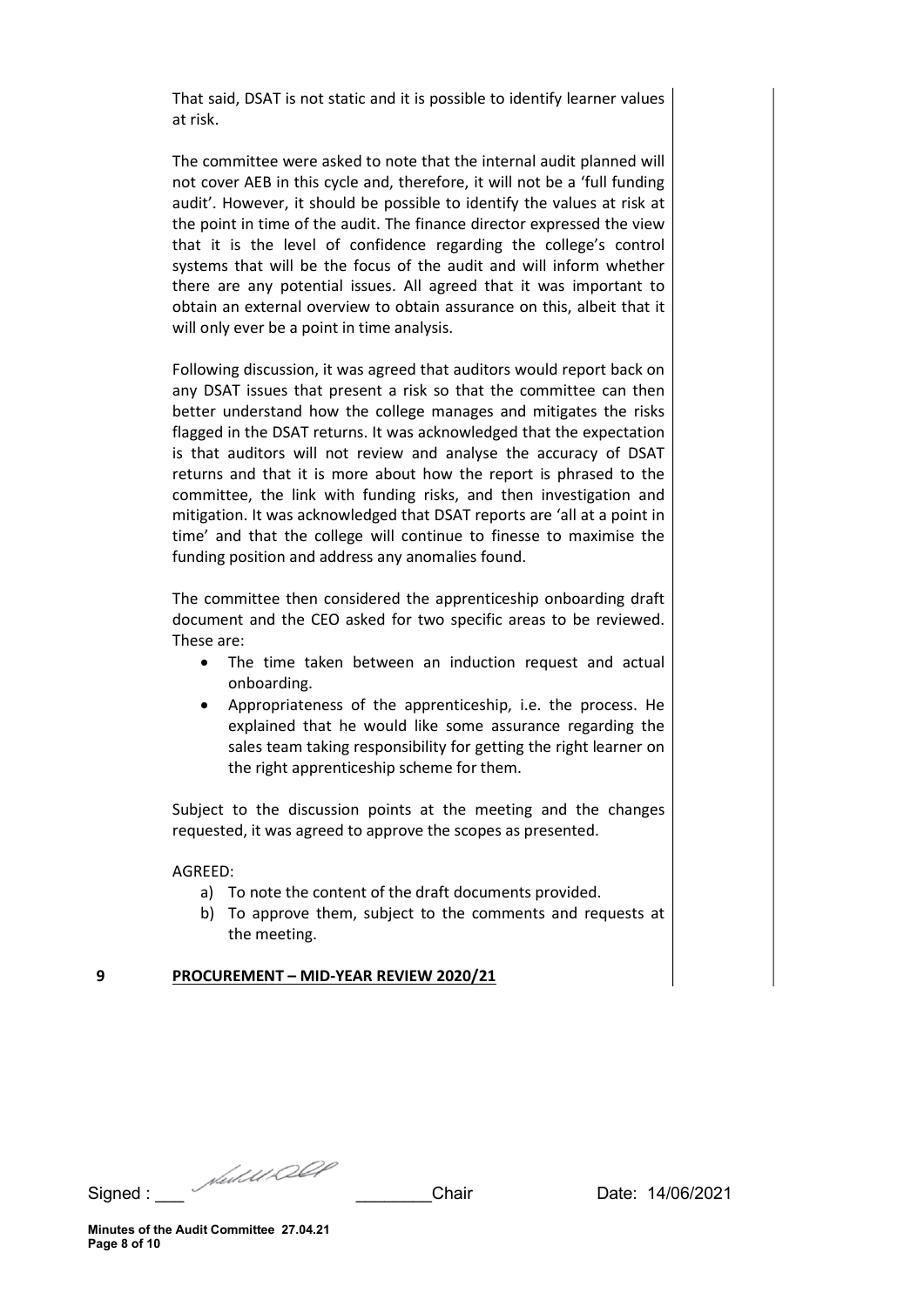The finance director introduced this report and confirmed that it provides a high-level summary of procurement activity for the year. He confirmed that COVID has been a great learning opportunity and that the college has changed many of its processes. There have been a few major system changes to remove unnecessary levels of bureaucracy, e.g. obtaining approval for new suppliers on the system: this allows for more competition. He confirmed that any proposed purchase over £2.5k triggers an automatic requirement from the system to produce a report and evidence in relation to procurement. The college does have a document that allows approval for single tenders. In relation to single tenders it was explained that these have been used in a number of situations, including:

- Building condition fund spend
- D2N2 project for robotics development in relation to this, the college has been able to ensure a fully aligned curriculum with procurement processes and can evidence a real valueadded exercise.

The CEO indicated that the procurement changes have been a real triumph and are evidence of a significant cultural change. They have been impacted by a business improvement piece with staff really taking ownership and the design being 'bottom up', the consequence being that the college is saving money and is more efficient.

One committee member made an observation regarding the high level of spend with Stone Computers and asked how contracts were awarded. The finance director confirmed that it was always by quotation. In some instances they were the only company who could supply because they have UK production. National supply of laptops has been a huge challenge as a consequence of the pandemic. Stone did not increase their prices to the education sector and chose to maintain and honour their supply. The committee were given assurance that, generally, the contracts were managed by three quotes but that in some instances, e.g. provision of laptops, it was simply a case that others could not provide in the time required.

The committee discussed procurement reporting to Audit and Finance & Estates Committees. It was agreed that the detail of procurement values etc. would go to F&E and that the Audit Committee would look at procurement processes twice per year.

One member of the committee asked how the college manages the number of suppliers so that there are not too many, i.e. with the aim being to get to an optimum number. They asked how the college will look at the value-added, including ethics, environmental, social responsibility, etc. It was described as a 'maturity issue' and, specifically, what the college would like to add in in terms of its aims and objectives. The finance director indicated that the college is part

Signed : \_\_\_ \_\_\_\_\_\_\_\_Chair Date: 14/06/2021

Minutes of the Audit Committee 27.04.21 Page 9 of 10